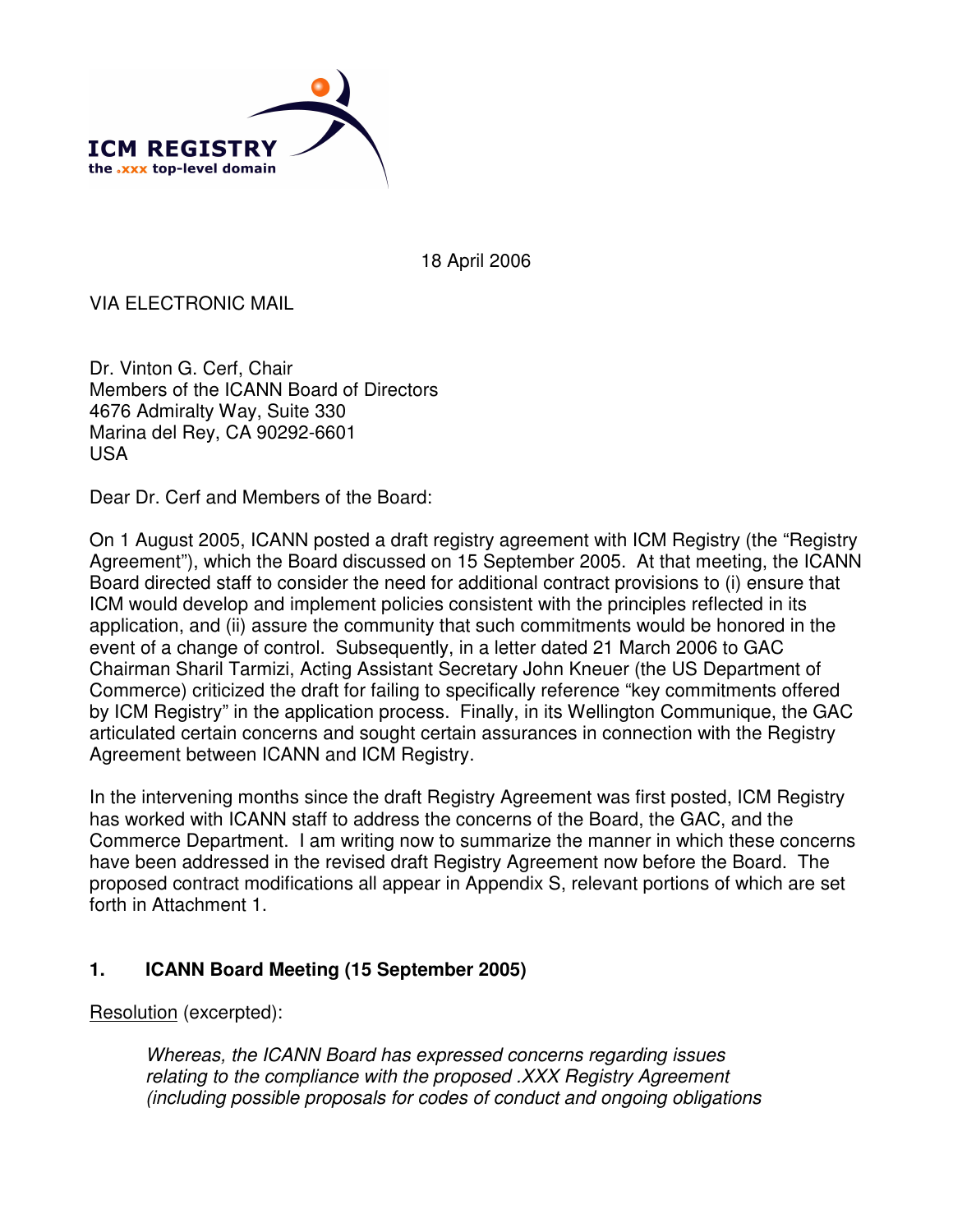*regarding potential changes in ownership) and has noted the importance of private registry agreements, in creating contractual means of affecting registries and other actors of the Internet community for the public interest.*

*. . .*

*Resolved (05.\_\_), that the ICANN President and General Counsel are directed to discuss possible additional contractual provisions or modifications for inclusion in the .XXX Registry Agreement, to ensure that there are effective provisions requiring development and implementation of policies consistent with the principles in the ICM application. Following such additional discussions, the President and General Counsel are requested to return to the board for additional approval, disapproval or advice.*

#### Response:

Change in Control. ICM has agreed to notify ICANN in advance of any proposed change of control. If ICANN notifies ICM that it is concerned that the proposed change in control may undermine ICM's compliance with the Registry Agreement, or ICANN's ability to enforce that agreement, ICM will not effect the change until such concerns have been resolved. (Appendix S, Part 7)

Substantive Policy Elements. The Charter (Appendix S, Part 1, §5) now explicitly obligates ICM Registry to:

- a. Verify that prospective registrants qualify as members of the sponsored community;
- b. Obligate registrants to adhere to best practices and prohibit illegal content; unfair, deceptive, or fraudulent marketing practices; the use of malware, malicious code, spoofing, pfishing; practices designed to attract children or suggest the presence of child pornography; unauthenticated use of credit cards; violations of law regarding the sending of unsolicited promotional email; or misuse of personal data;
- c. Create automated tools to monitor registrant compliance with registry policies related to labeling and the prohibition of child pornography
- d. Create mechanisms for user reporting of registrant non-compliance with registry policy;
- e. Create policies and procedures for terminating the registration of noncompliant registrants.

General Policy Obligations: The agreement now requires ICM to provide regular reports on its policy development progress. (Appendix S, Part 7)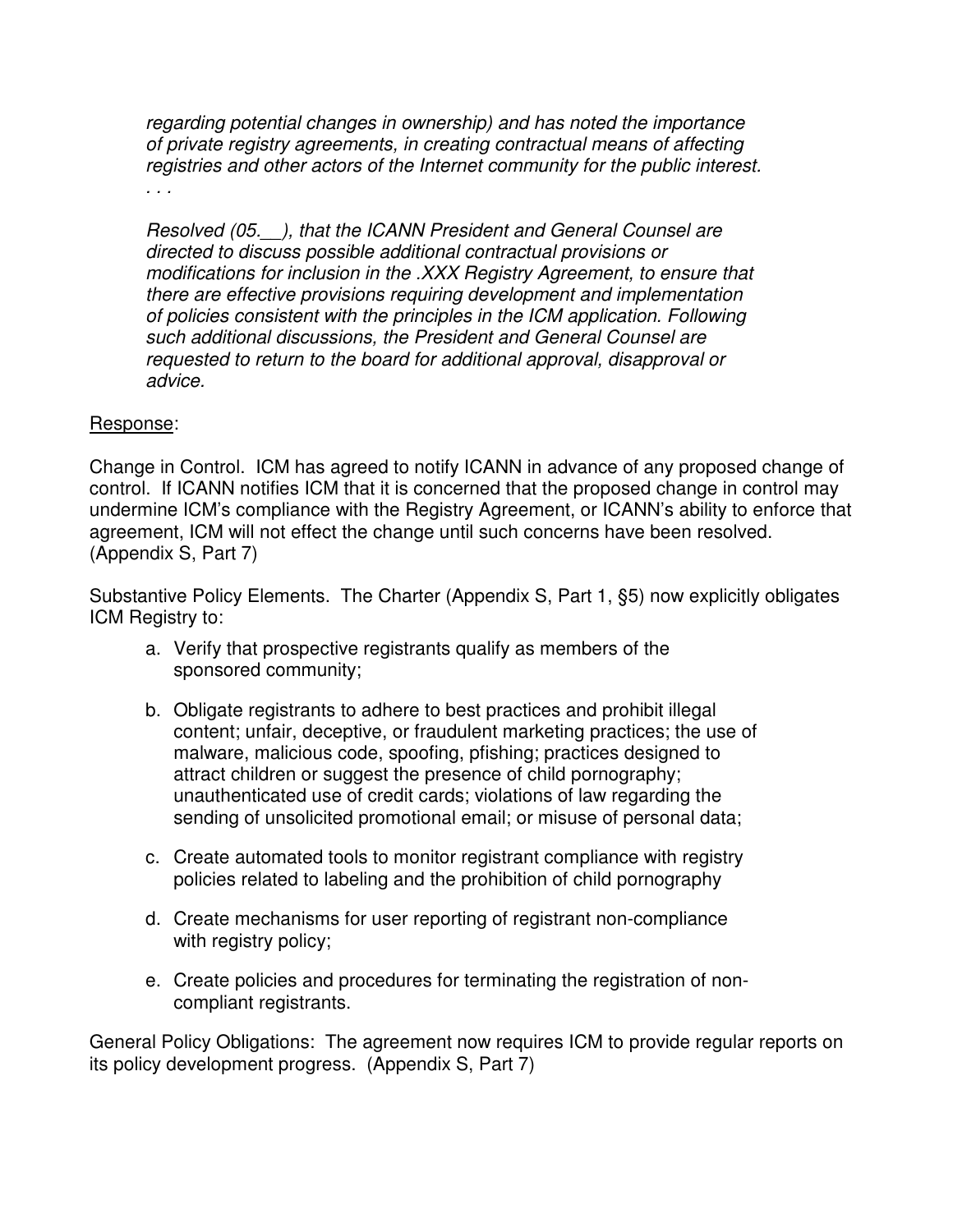## **2. GAC Communiqué, <sup>1</sup> Wellington, New Zealand**

## A. GAC Statement:

*In its application, supporting materials and presentation to the GAC in November 2005, ICM Registry promised a range of public interest benefits as part of its bid to operate the .xxx domain. To the GAC's knowledge, these undertakings have not yet been included as ICM obligations in the proposed .xxx Registry Agreement negotiated with ICANN.*

Response: First, please be assured that ICM has always intended to fulfill commitments contained in the application and supporting documentation, and believes that it was obligated to do so under the 1 August draft. Nonetheless, for the sake of clarity, we have added (in Appendix S, Part 1, §5.b) the "catch all" compliance statement requested by the GAC:

Establish registration requirements for the sTLD, which shall, in addition to the obligation to comply with all applicable law and regulation, and without limitation, include obligations related to verification of registrant eligibility, willingness to adhere to best practice guidelines containing prohibitions on: illegal content; unfair, deceptive, or fraudulent marketing practices; the use of malware, malicious code, spoofing, pfishing; practices designed to attract children or suggest the presence of child pornography; unauthenticated use of credit cards; violations of law regarding the sending of unsolicited promotional email; or misuse of personal data, and other policies and procedures (the "Policy Commitments") for the sTLD including, without limitation, Registry Operator's policy commitments contained in the following documents submitted to ICANN by the Registry Operator:

- i. Application (Part B) dated 16 March 2004
- ii. Responses to Supplemental Questions of the Sponsorship and Other Issues Evaluation Team
- iii. ICM Letter to ICANN dated 9 October 2004
- iv. Memorandum to the Board of Directors dated 2 November 2004; revised 7 December 2004
- v. "The Sponsored .xxx TLD Proposal: Executive Summary for the ICANN Board of Directors;

<sup>|&</sup>lt;br>|<br>| The GAC Communique began by noting its dissatisfaction with the February 11 letter articulating the Board's rationale for concluding that the application had overcome the deficiencies noted in the Evaluation Report, and requested a written explanation of this. Obviously, ICM is not in a position to respond to this concern.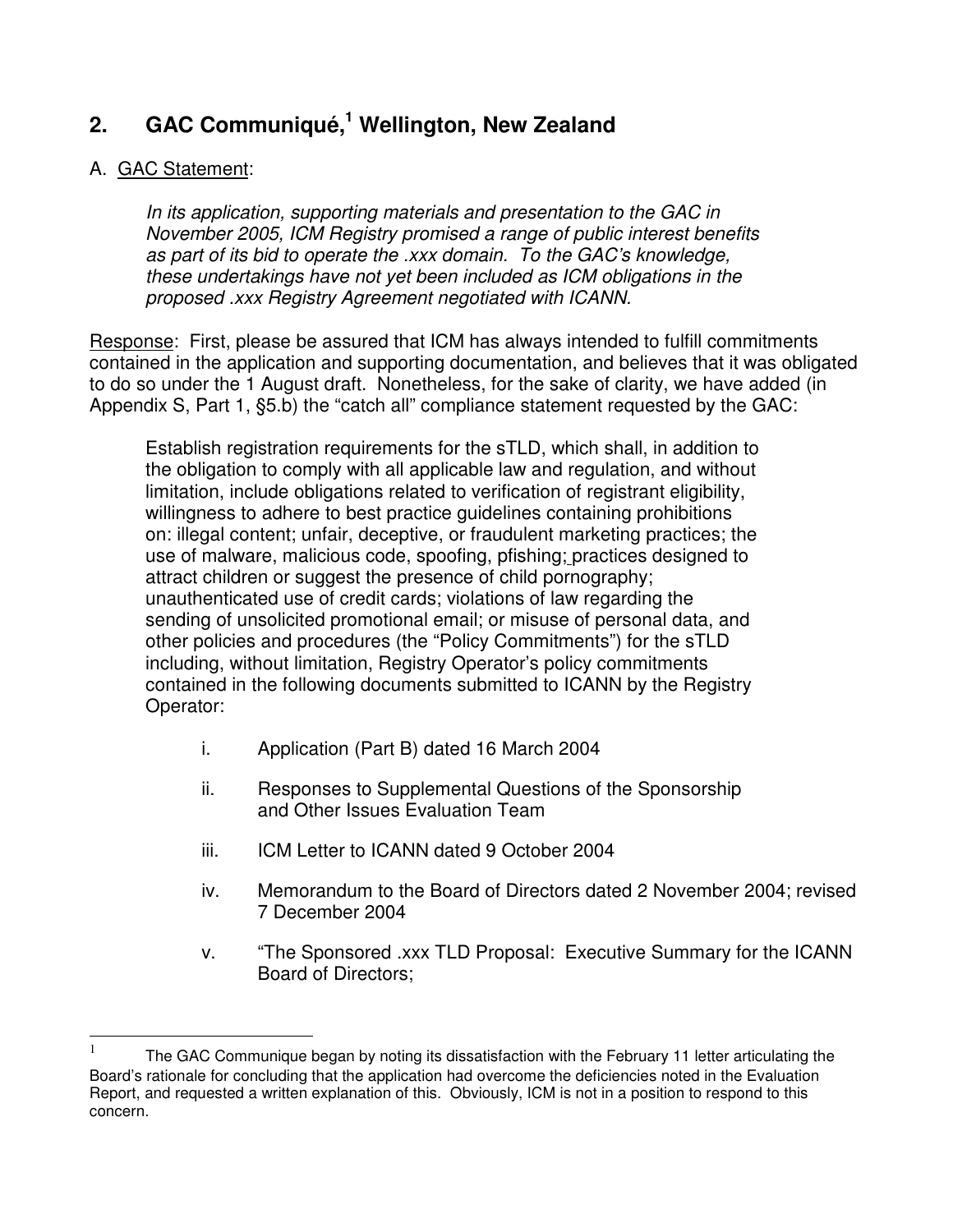- vi. Presentation to the ICANN Board of Directors (2 April 2005): "The Sponsored .xxx TLD: Promoting Online Responsibility; and
- vii. ICM Letter to ICANN dated 15 August 2005.

### B. GAC Statement:

*The public policy aspects identified by members of the GAC include the degree to which .xxx application would take appropriate measures to restrict access to illegal and offensive content and support the development of tools and programs to protect vulnerable members of the community.*

Response: As amended, the proposed Charter obligates ICM to establish policies prohibiting illegal content. In addition, registrants must agree to adhere to best practices developed with the participation of the child safety and advocacy community, and must prohibit practices designed to attract children or suggest the presence of child pornography. ICM has indicated in writing, and is therefore obligated under the "catch all" commitment above, to prohibit virtual child pornography (which is legal in many jurisdictions) and to require registrants to clearly label their sites (including sites to which they redirect) using Internet Content Rating Association (ICRA) tags. Widespread adoption of ICRA labeling will enhance the effectiveness of many parental monitoring technologies already on the market.

The Charter also obligates ICM to ensure that the sponsor, the International Foundation For Online Responsibility (IFFOR), provides funding for child safety initiatives, including technology tools to enhance child safety online:

*Registry Operator will provide funding for IFFOR's grant-making activities, to be carried out by the IFFOR Grant Advisory Committee (GAC) (the "Grant-making Commitments"), as set forth in the Application.* (Appendix S, Part 1, §

This obligation is reiterated in Appendix S, Part 7 (Additional Provisions) of the draft Registry Agreement.

### C. GAC Statement:

*The public policy aspects identified by members of the GAC include the degree to which .xxx application would maintain accurate details of registrants and assist law enforcement agencies to identify and contact the owners of particular websites, if need be.*

Response: The proposed Registry Agreement obligates ICM to follow ICANN policy related to the accuracy of WHOIS data. In addition, ICM's start-up plan requires it to authenticate and verify contact data for all prospective registrants. ICM must make this available to law enforcement in accordance with applicable law, as is required of all other registries. Beyond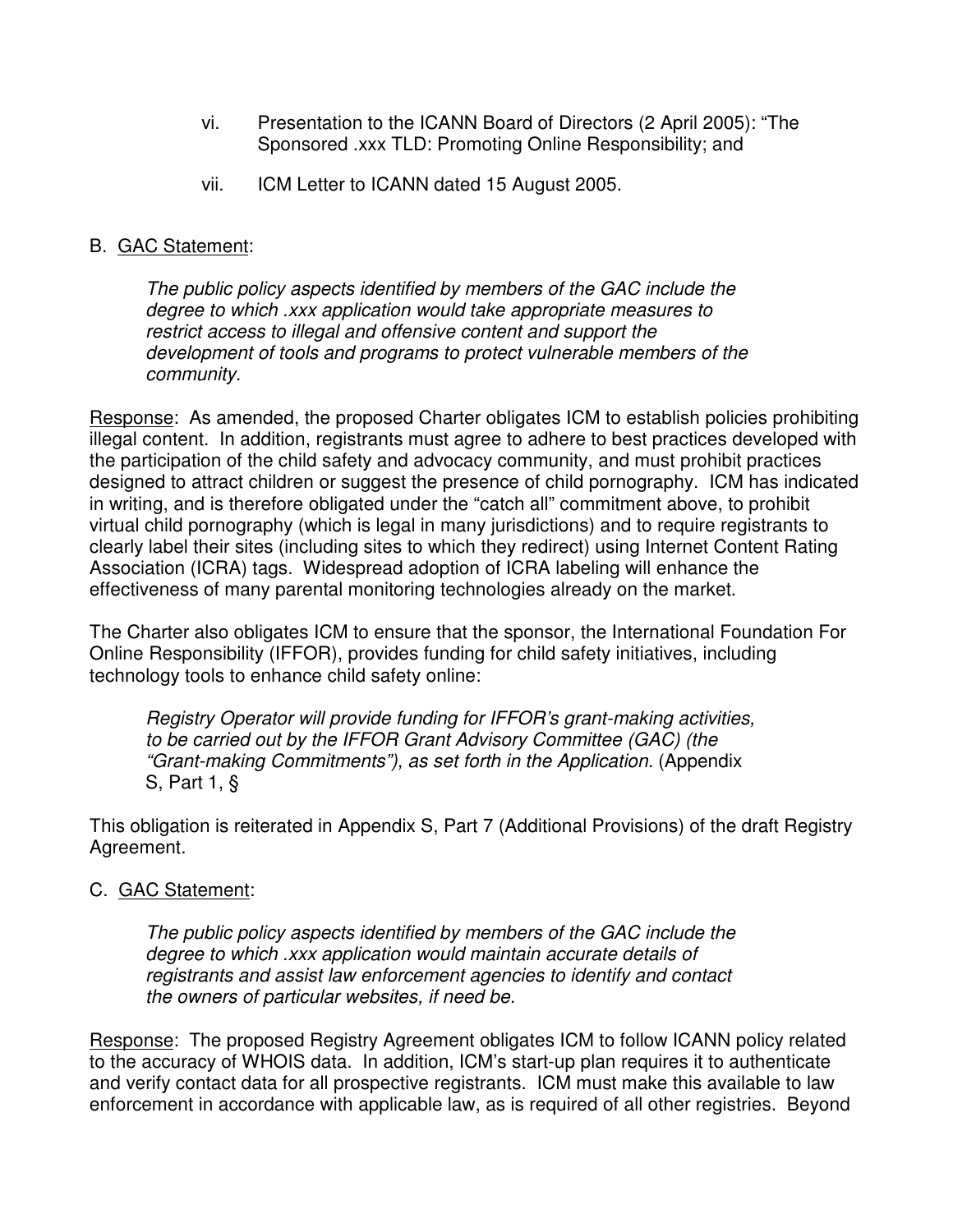this, we believe that it would be inappropriate for ICANN to dictate the circumstances under which, and the manner in which ICM will cooperate with law enforcement.

#### D. GAC Statement:

*The public policy aspects identified by members of the GAC include the degree to which .xxx application would act to ensure the protection of intellectual property and trademark rights, personal names, country names, names of historical, cultural and religious significance and names of geographic identifiers drawing on best practices in the development of registration and eligibility rules.*

Response: ICM's Start-Up Plan describes the Start Up Trademark Opposition Policy (STOP) designed to protect the rights of trademark holders. In addition, the Start-up Plan now includes the following additional commitments:

**Names with Cultural and/or Religious Significance.** Registry Operator shall provide a mechanism whereby, during a specified period of no less than sixty (60) days prior to the TLD's Limited Launch date (as defined in the Start-Up Plan), ICANN's Government Advisory Committee and/or the government of any country or distinct economy participating in the GAC (collectively, "Governments") may identify for reservation from registration names that match words of cultural and/or religious significance ("Culturally Significant Names").

**Country Name and Geographic Designators List.** Registry Operator shall draw on domain name registry best practices to create or acquire the rights to use an initial Country and Geographic Designators Reserved List, which shall be posted no less than sixty (60) days prior to the TLD's Limited Launch date.

Appendix S, Section 7 now includes the following commitment:

**Abusive Registrations**. Registry Operator shall develop a policy prohibiting abusive registrations (*e.g*., registration of a first and last name by a registrant other than the named individual), and shall provide a mechanism for rapid take down of abusive registrations in appropriate circumstances.

#### E. GAC Statement:

*Without in any way implying an endorsement of the ICM application, the GAC would request confirmation from the Board that any contract*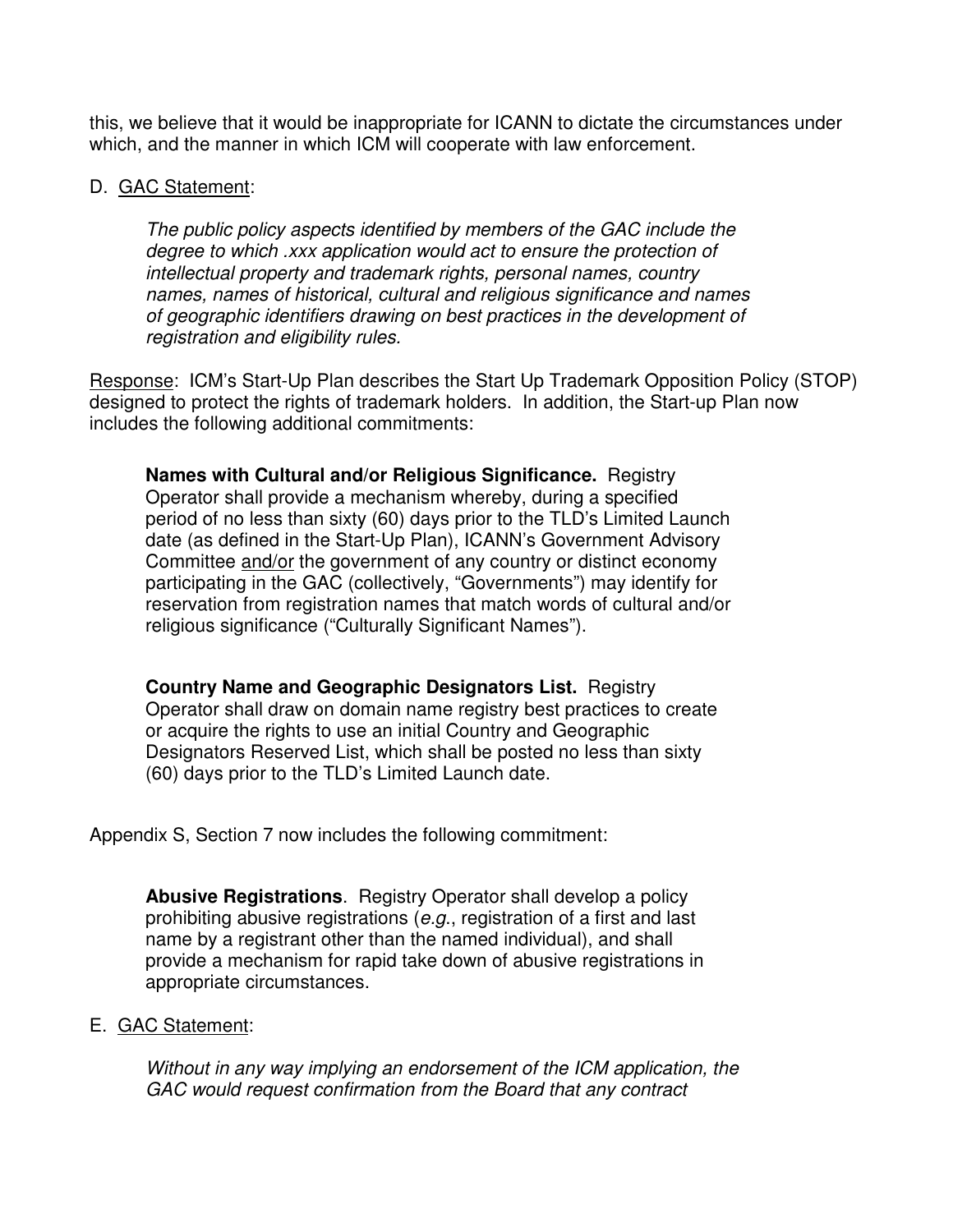*currently under negotiation between ICANN and ICM Registry would include enforceable provisions covering all of ICM Registry's commitments, and such information on the proposed contract being made available to member countries through the GAC.*

Response: The "catch all" provision is described above.

## **3. Kneuer/DOC Letter of 21 March 2006**

### A. DOC Statement:

*The proposed .xxx registry agreement does not require ICM to form or maintain this non-profit entity [IFFOR] or to abide by any .xxx rules it would establish, as promised in the ICM application.*

Response: Contrary to Mr. Kneuer's suggestion, IFFOR was formed prior to March 2004 as a Canadian not-for-profit entity. In addition to the "catch-all" commitment described above, the draft Registry Agreement now says:

Registry Operator will facilitate participation of Community members and stakeholders (as defined in the Application) in the International Foundation for Online Responsibility ("IFFOR"), a non-profit self-organizing policy development body for the sTLD in accordance with the policy development process set forth in the Application, including the commitments therein to fund IFFOR (the "IFFOR Commitments") contained in the Application.

#### B. DOC Statement:

*IFFOR is not a party to the proposed Registry Agreement.*

Response: ICANN has has consistently elected to enter into agreements with the registry operators for the new sTLDs (for example, see the executed contracts for .cat, .jobs, .mobi, and .travel, as well as the draft agreements for .tel). ICM has, however, agreed to provide its agreement with IFFOR to ICANN for internal review, and to enter into good-faith negotiations to resolve any concerns ICANN may have prior to the commencement of the Limited Launch.

#### C. DOC Statement:

*The proposed registry agreement does not obligate ICM to prohibit spam, malware, pfishing, spooking, fraud, and other illegal marketing practices by registrants in .xxx, or to require registrants to adhere to best practices and affix ICRA tags to their sites.*

Response: The proposed agreement, as discussed above, contains these obligations. (Appendix S, Part 1, §5)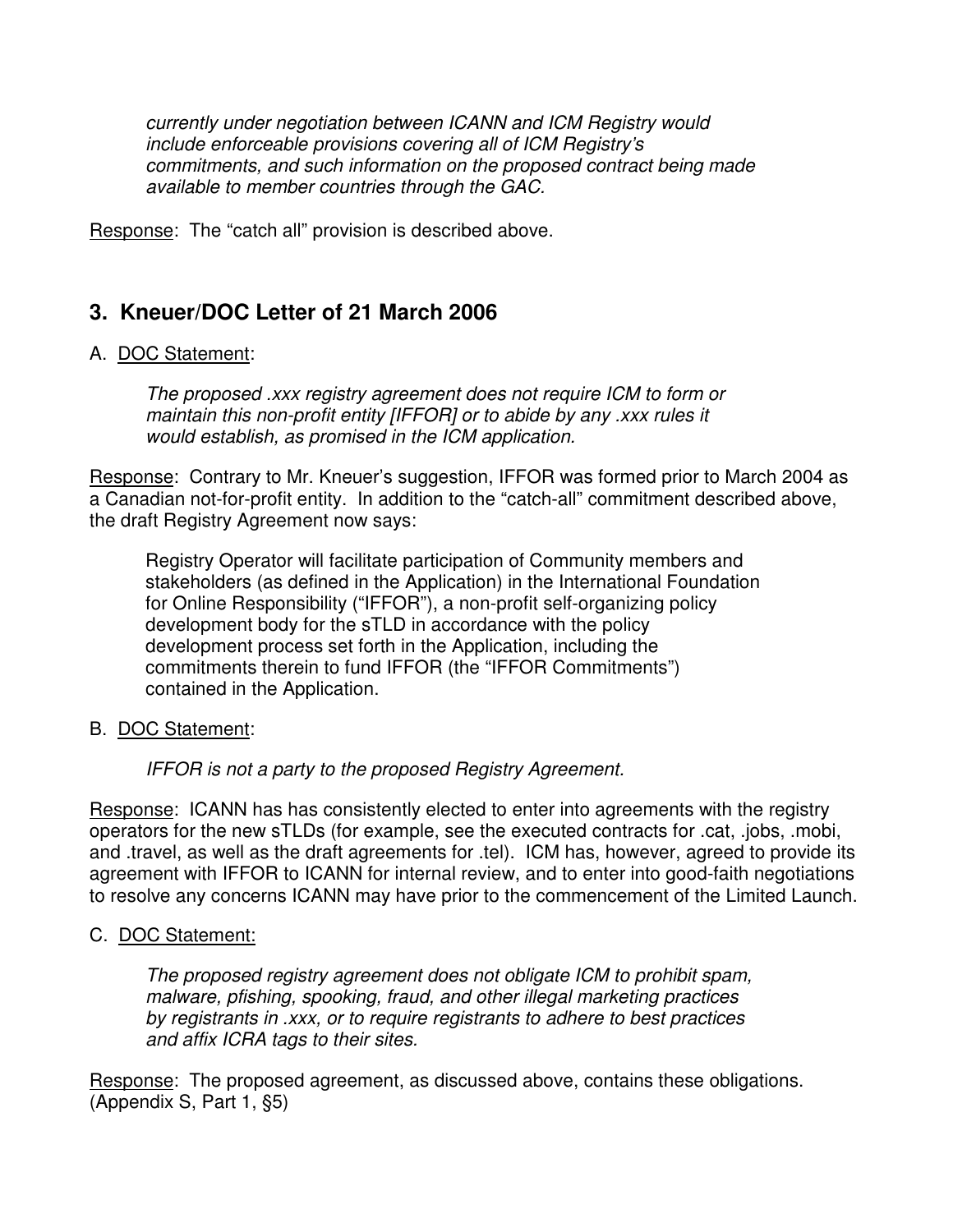#### D. DOC Statement:

*The proposed registry agreement does not obligate IFFOR to sponsor development of technology tools and educational programs for parents, to fund participation by child advocates in the IFFOR policy process or to fund programs and tools to combat child pornography. Nor does the agreement obligate ICM to provide funding to IFFOR for these initiatives.*

Response: The proposed agreement, as discussed above, contains these obligations. (Appendix S, Part 1, §5)

#### E. DOC Statement:

*The proposed registry agreement does not obligate ICM to implement a WHOIS compliance program.*

Response: ICM has agreed to a "catch-all" contract provision that obligates it to fulfill all undertakings contained in the application, including those with respect to WHOIS verification.

\*\*\*\*\*\*\*\*\*\*\*\*\*\*\*\*\*\*\*\*\*\*\*\*\*\*\*\*

This summary, along with the attached contract language, certainly demonstrates that ICM Registry has listened carefully and responded fully to the concerns of the ICANN Board, the GAC, and the US Department of Commerce. I very much look forward to the Board's review, and to concluding the contract discussions that have now been underway since June of last year.

Sincerely,

Stuart Lawley, CEO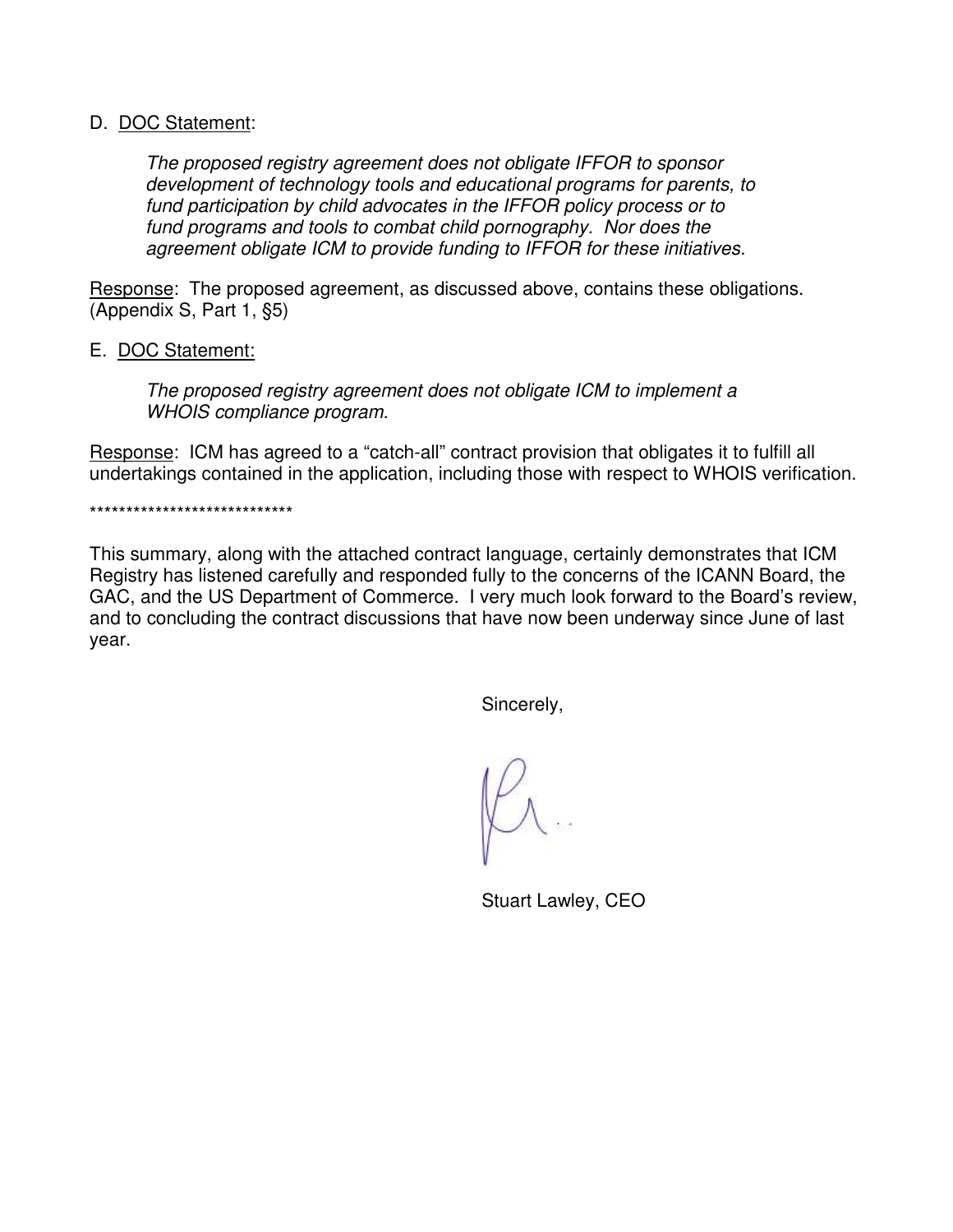## Attachment 1 (Part A)

**APPENDIX S**

**PART 1. DOTXXX CHARTER**

**This sTLD Charter (the "Charter") identifies (a) the purposes for which the .xxx sTLD (the "sTLD") is delegated, and (b) the community to be served by its delegation.**

**Subject to Registry Operator's compliance with this Registry Agreement, including all attachments and appendices thereto (the "Agreement") and any Temporary Specifications or Policies or Consensus Policy as defined in the Agreement:**

- 1. The sTLD will serve the responsible global online adult-entertainment community ("Community"), generally defined as:
	- a. Those individuals, businesses, and entities that provide online, sexually-oriented adult entertainment ("Online Adult Entertainment") intended for consenting adults or for other community members ("Providers"),
	- b. Organizations that represent Providers ("Representatives"), and
	- c. Their vendors, service providers, and contractors ("Service Providers").

The term "Adult-Entertainment" is intended to be understood broadly for a global medium, to include those websites that provide Adult Entertainment (as defined above), operated by webmasters who have voluntarily determined that a system of self-identification would be beneficial.

- 2. The sTLD will be managed in accordance with the provisions of the Agreement.
- 3. Registry Operator will facilitate participation of Community members and stakeholders (as defined in the Application) in the International Foundation for Online Responsibility ("IFFOR"), a non-profit self-organizing policy development body for the sTLD in accordance with the policy development process set forth in the Application, including the commitments therein to fund IFFOR (the "IFFOR Commitments") contained in the Application.
- 4. Registry Operator will provide funding for IFFOR's grant-making activities, to be carried out by the IFFOR Grant Advisory Committee (GAC) (the "Grant-making Commitments"), as set forth in the Application.
- 4.5. Registry Operator will directly or, as appropriate and as set forth in the Application, in conjunction with IFFOR:
	- a. Establish policies and procedures for the sTLD, including specifically but without limitation: policies for the use of automated tools to monitor proactively registrant compliance with registry policies related to labeling and the prohibition of child pornography; mechanisms for user reporting of registrant non-compliance with registry policy; procedures for providing notice to non-compliant registrants and an opportunity to cure that is reasonable in light of the nature of such non-compliance; and the circumstances under which Registry Operator will terminate the registration of a non-compliant registrant;
	- b. Establish registration requirements for the sTLD, which mayshall, in addition to the obligation to comply with all applicable law and regulation, and without limitation, include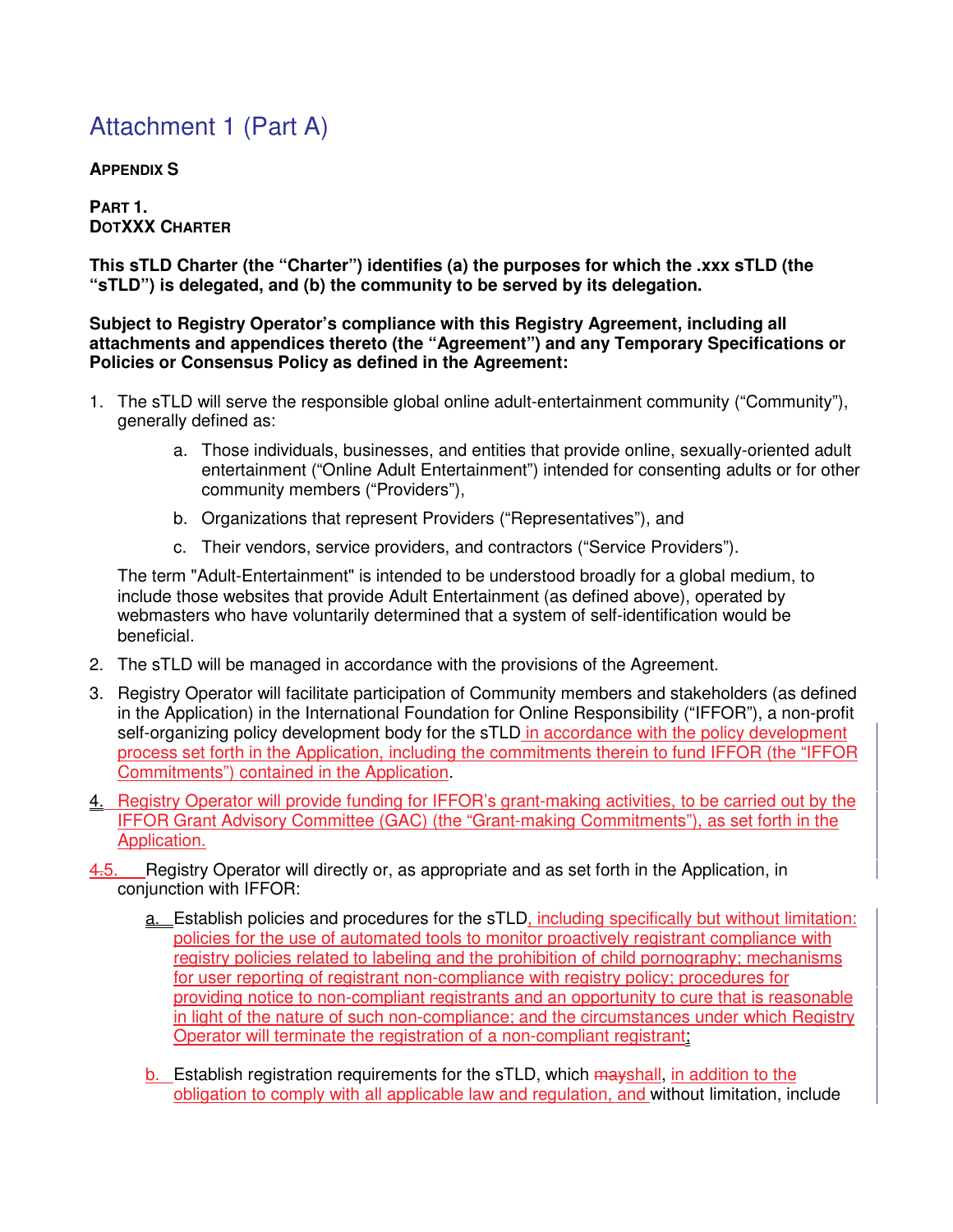obligations related to verification of registrant eligibility, willingness to adhere to best practice guidelines containing prohibitions on: illegal content; unfair, deceptive, or fraudulent marketing practices; the use of malware, malicious code, spoofing, pfishing; practices designed to attract children or suggest the presence of child pornography; unauthenticated use of credit cards; violations of law regarding the sending of unsolicited promotional email; or misuse of personal data, and other policies and procedures (the "Policy Commitments") for the sTLD including, without limitation, Registry Operator's policy commitments contained in the following documents submitted to ICANN by the Registry Operator:

- Application (Part B) dated 16 March 2004
- ii. Responses to Supplemental Questions of the Sponsorship and Other Issues Evaluation Team
- iii. **ICM Letter to ICANN dated 9 October 2004**
- iv. Memorandum to the Board of Directors dated 2 November 2004; revised 7 December 2004
- "The Sponsored .xxx TLD Proposal: Executive Summary for the ICANN Board of Directors;
- vi. Presentation to the ICANN Board of Directors (2 April 2005): "The Sponsored .xxx TLD: Promoting Online Responsibility; and
- vii. ICM Letter to ICANN dated 15 August 2005.
- c. Permit members of the Community to register names within the sTLD in accordance with the sTLD policies;
- d. Operate a web site located www.about.xxx to inform prospective registrants about registration policies and procedures;
- e. Post on www.about.xxx or www.iffor.org or www.icmregistry.com relevant information about its activities, procedures and policies, along with meeting minutes and information about decisions taken by IFFOR or ICM so that interested members of the Community, registrars and others will have an opportunity to be aware of and respond to Registry Operator's actions and understand how to participate in the sTLD.;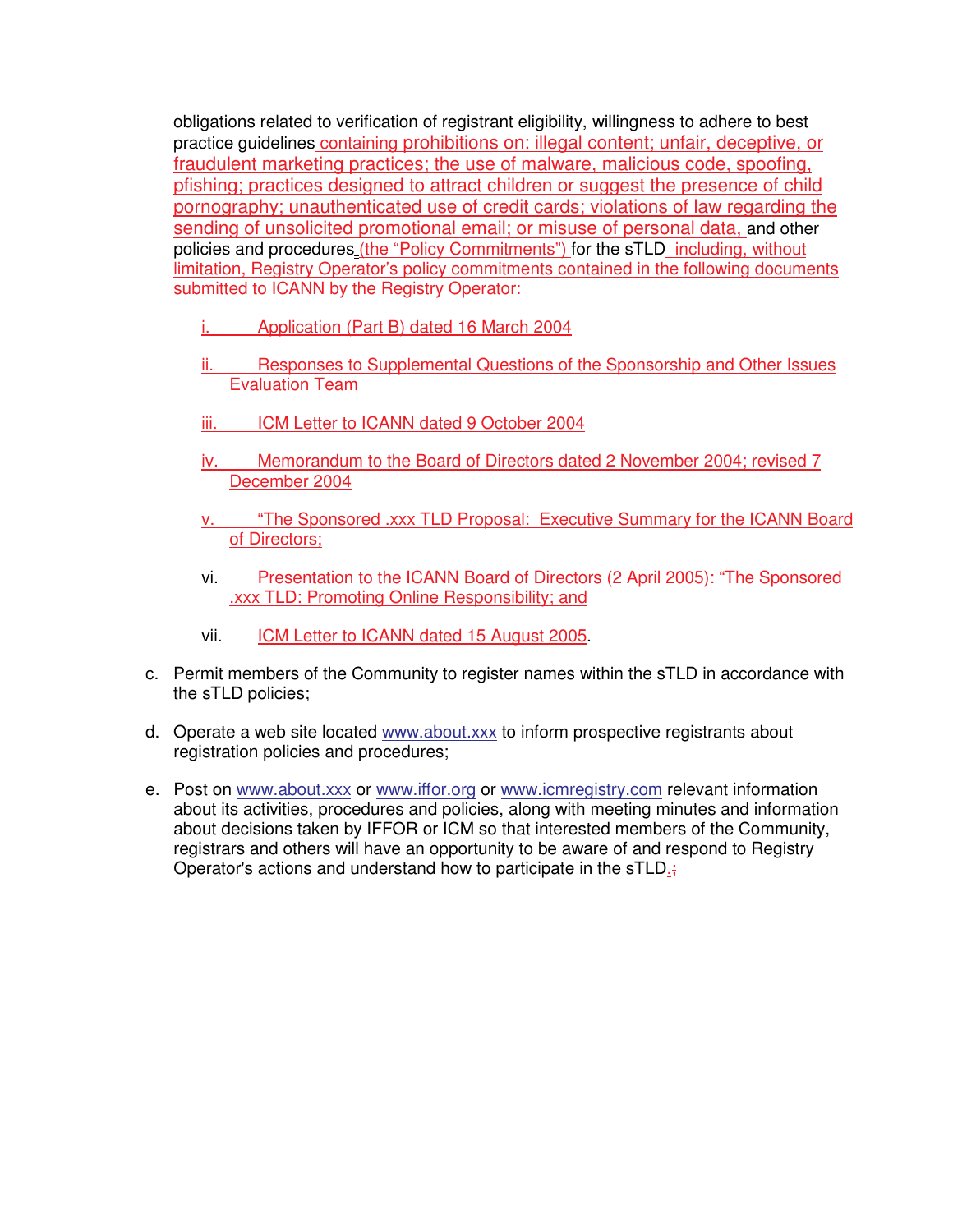# Attachment 1 (Part B)

#### **APPENDIX S**

**PART 4. START-UP PLAN**

**Subject to Registry Operator's compliance with this Registry Agreement, including all attachments and appendices thereto (the "Agreement") and any Temporary Specifications or Policies or Consensus Policy as defined in the Agreement, and provided the scope of the Charter is not exceeded:**

Registry Operator will implement the start-up plan shown in 4.1 below. In doing so, Registry Operator will provide for the introduction of the sTLD in an orderly, transparent and logical way, ensuring competition, fairness and reliability for ICANN Accredited Registrars, registrants the Community and other stakeholders.

| Date                       | Event                                                                                                                 |
|----------------------------|-----------------------------------------------------------------------------------------------------------------------|
| Date Contract Signed (DCS) | Contract execution by ICANN, Registry<br>$\bullet$<br>Operator<br><b>IFFOR Board creation process begins</b><br>٠     |
|                            | Back end provider contract signed                                                                                     |
|                            | System build begins                                                                                                   |
| $DCS + 30$ Days            | Procedures for registering .xxx names<br>٠<br>published                                                               |
|                            | <b>IFFOR CEO Named</b>                                                                                                |
|                            | <b>IFFOR Board Named</b>                                                                                              |
| $DCS + 60$ Days            | <b>Start Up Trademark Opposition Process</b><br>$\bullet$<br>(STOP) commences                                         |
|                            | <b>IFFOR Board Meets</b><br>٠                                                                                         |
|                            | "Town Hall" meetings - IFFOR Board/CEO to<br>$\bullet$<br>meet with stakeholders groups                               |
|                            | gather policy input<br>$\Omega$                                                                                       |
|                            | initiate SO formation<br>$\circ$                                                                                      |
|                            | Stakeholders' views statement developed                                                                               |
|                            | Mechanism for Governmental identification of<br><b>Culturally Significant Names published and</b><br>offered          |
|                            | Country names and geographic designator                                                                               |
|                            | reserved list issued                                                                                                  |
|                            | Policy for Premium Names and names<br>allocated on other than first come/first served<br>basis published and offered. |
|                            | Registrar agreements published and offered                                                                            |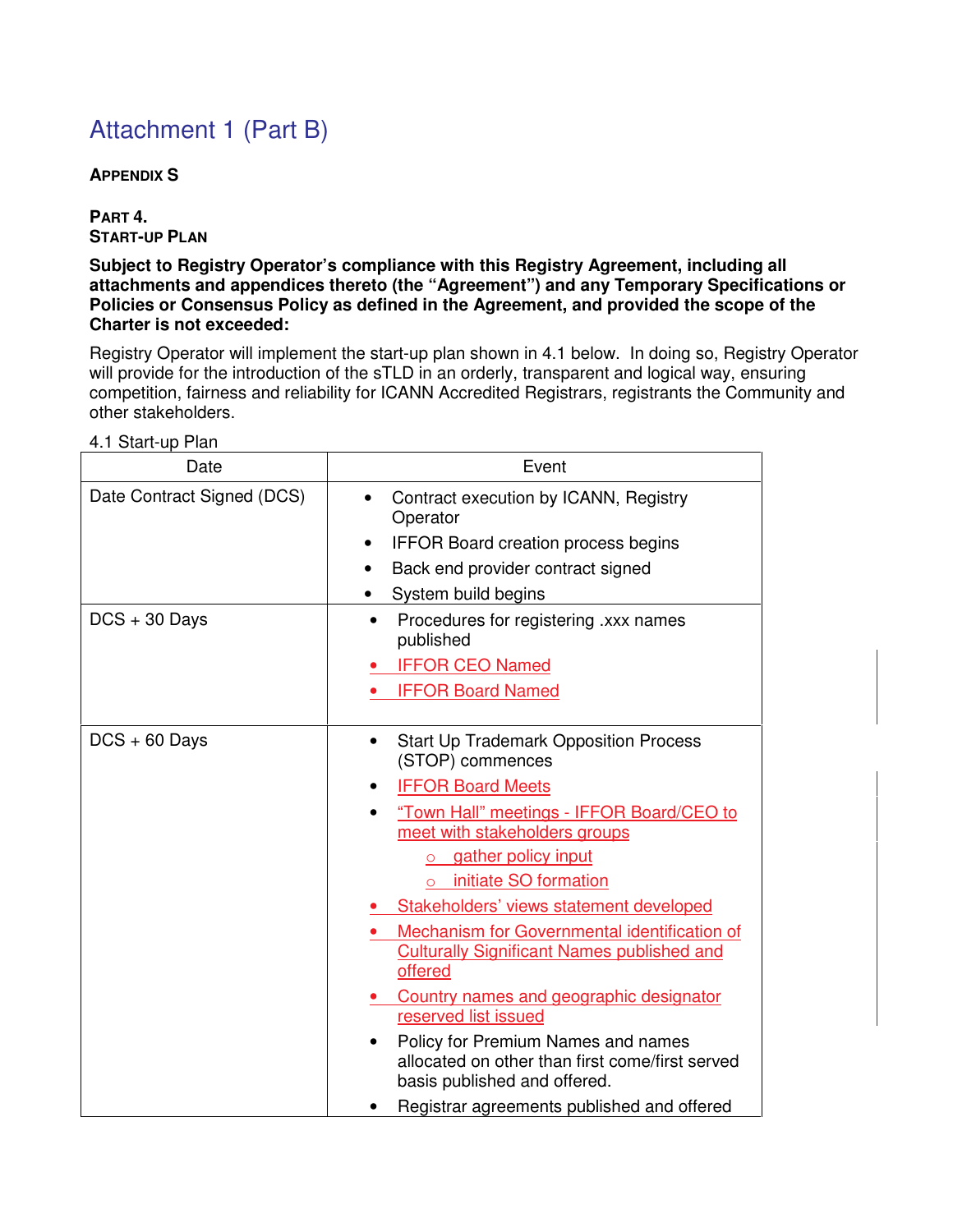|                  | Pre-launch authentication of registrants begins<br>$\bullet$                                                                                                                                                                                                                                                                           |
|------------------|----------------------------------------------------------------------------------------------------------------------------------------------------------------------------------------------------------------------------------------------------------------------------------------------------------------------------------------|
|                  |                                                                                                                                                                                                                                                                                                                                        |
| $DCS + 90$ Days  | <b>EIFFOR Board in place</b><br><b>IFFOR Board representative(s) and CEO</b><br>round table with interested GAC members<br><b>Draft Statement of Initial Registrant</b><br><b>Requirements (SIRR) completed</b><br>Stakeholder review of draft SIRR<br>System Test (OT&E) begins                                                       |
|                  | Registrar integration begins                                                                                                                                                                                                                                                                                                           |
| $DCS + 120$ Days | <b>SIRR adopted by Board</b><br>IFFOR registration policies announced and<br>$\bullet$<br>published<br>Registrant agreements (with requirements)<br>$\bullet$<br>published                                                                                                                                                             |
| $DCS + 150$ Days | <b>System Testing complete</b><br>$\bullet$<br>STOP ends<br>Premium Name Auction/Allocation on other<br>than first come/first served basis begins<br>Contract with 3rd party provider of child<br>pornography monitoring service in place<br>Limited Launch Registrations begin (60 day<br>window) through ICANN Accredited Registrars |
| $DCS + 210$ Days | General registration begins through ICANN<br>$\bullet$<br><b>Accredited Registrars</b><br>SO formation completed                                                                                                                                                                                                                       |
| $DCS + 240$ Days | Further product and services launch schedule<br>published                                                                                                                                                                                                                                                                              |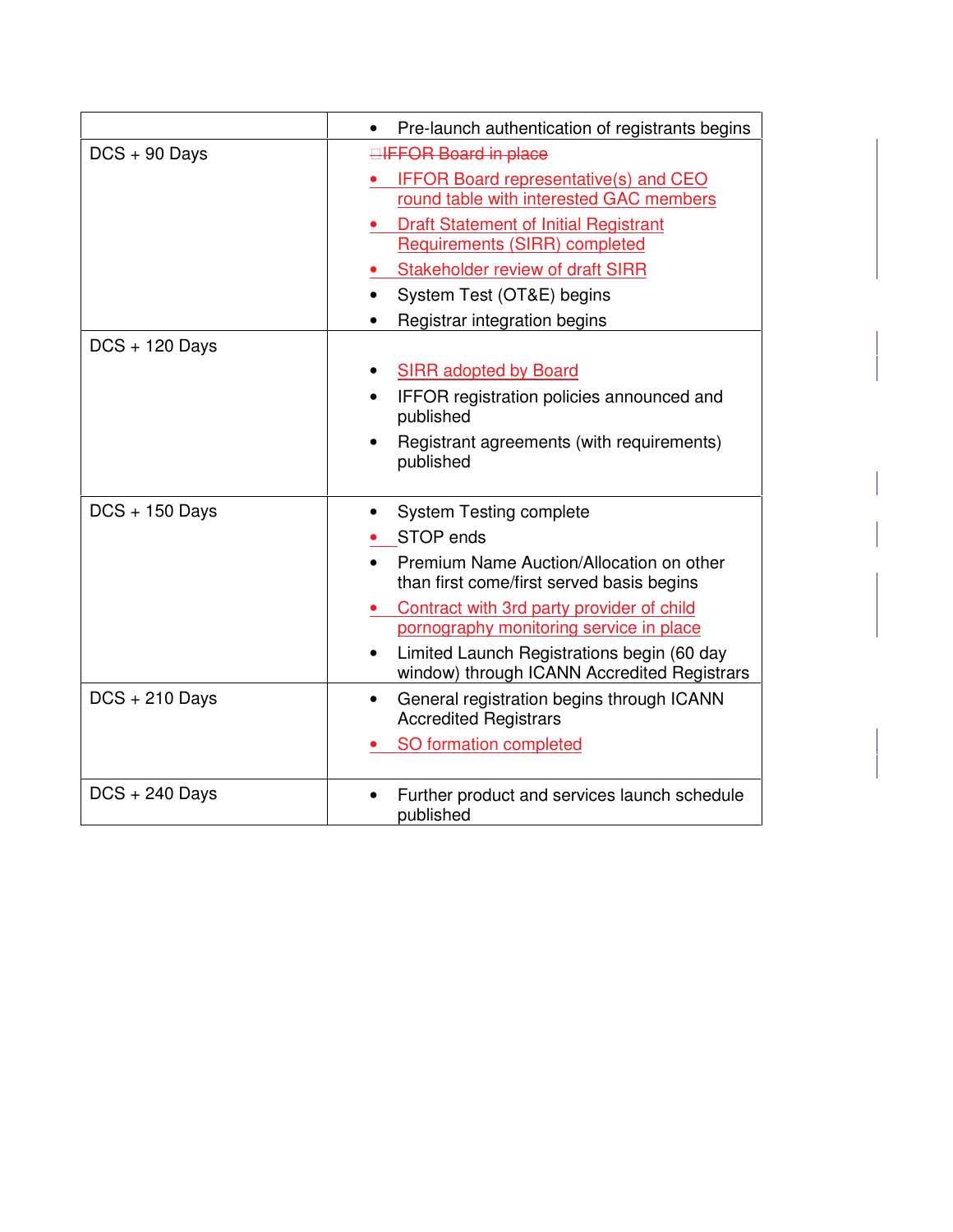#### **IFFOR**

The population of the IFFOR Board and supporting organizations will commence on the signing of this contract. The constituencies substantially exist, but they need to be coordinated into the IFFOR structure.

The IFFOR Board will be responsible for developing and approving the initial baseline registration criteria, However, the IFFOR TLD Supporting Organization (TLDSO) will then develop the ongoing policies in conjunction with the other Supporting Organizations and Constituencies and propose the policies to the Board for acceptance.

#### **System Build**

Registry Operator and IFFOR will work with the designated back-end registry provider to provide the back-end Registry system and services related to providing and maintaining the system (e.g., registrar help desk and billing). The system will integrate with databases that record and manage the authentication data.

#### **System test**

Registry Operator and designated back end provider will conduct comprehensive testing of the registry system and registration procedures (including the interfaces with Registrars and the Authentication Services provider(s)). This testing will occur in cooperation with a select group of ICANN accredited registrars (the "Testbed Registrars") with in put from sTLD Community members as appropriate. The goal of OT&E testing is the confirmation that all entities involved in the registration process are prepared for the commencement of full operations and that escalation, support and reporting processes are in place and ready

#### **Set and promote procedures**

ICM will ensure that the processes and procedures for registrars and registrants are clearly established and published in time to meet the above schedules.

#### **Names with Cultural and/or Religious Significance.**

Registry Operator shall provide a mechanism whereby, during a specified period of no less than sixty (60) days prior to the TLD's Limited Launch date (as defined in the Start-Up Plan), ICANN's Government Advisory Committee and/or the government of any country or distinct economy participating in the GAC (collectively, "Governments") may identify for reservation from registration names that match words of cultural and/or religious significance ("Culturally Significant Names").

**Country Name and Geographic Designators List.** Registry Operator shall draw on domain name registry best practices to create or acquire the rights to use an initial Country and Geographic Designators Reserved List, which shall be posted no less than sixty (60) days prior to the TLD's Limited Launch date.

#### **Start Up Trademark Opposition Proceeding (STOP)**

Intellectual Property ('IP') holders will have an extended period in which they can make an IP Claim prior to the Limited-launch of .xxx names. Once registrations begin, if a registrant attempts to register a name that has an IP claim against it, the prospective registrant will be notified of the existence of IP Claim(s) and the identity of the claimant(s) before the registration is confirmed and once registration is confirmed, the IP Claimant(s) will be notified the name has been registered. The IP claimant may challenge the registrant's rights to the name within a set timescale, during which time the challenged name will be designated not to resolve. Likewise, the domain holder may also initiate a dispute resolution process to challenge the IP claim(s) and obtain a resolving name. If a proceeding is initiated during the allotted time the challenged name will continue not to resolve until the dispute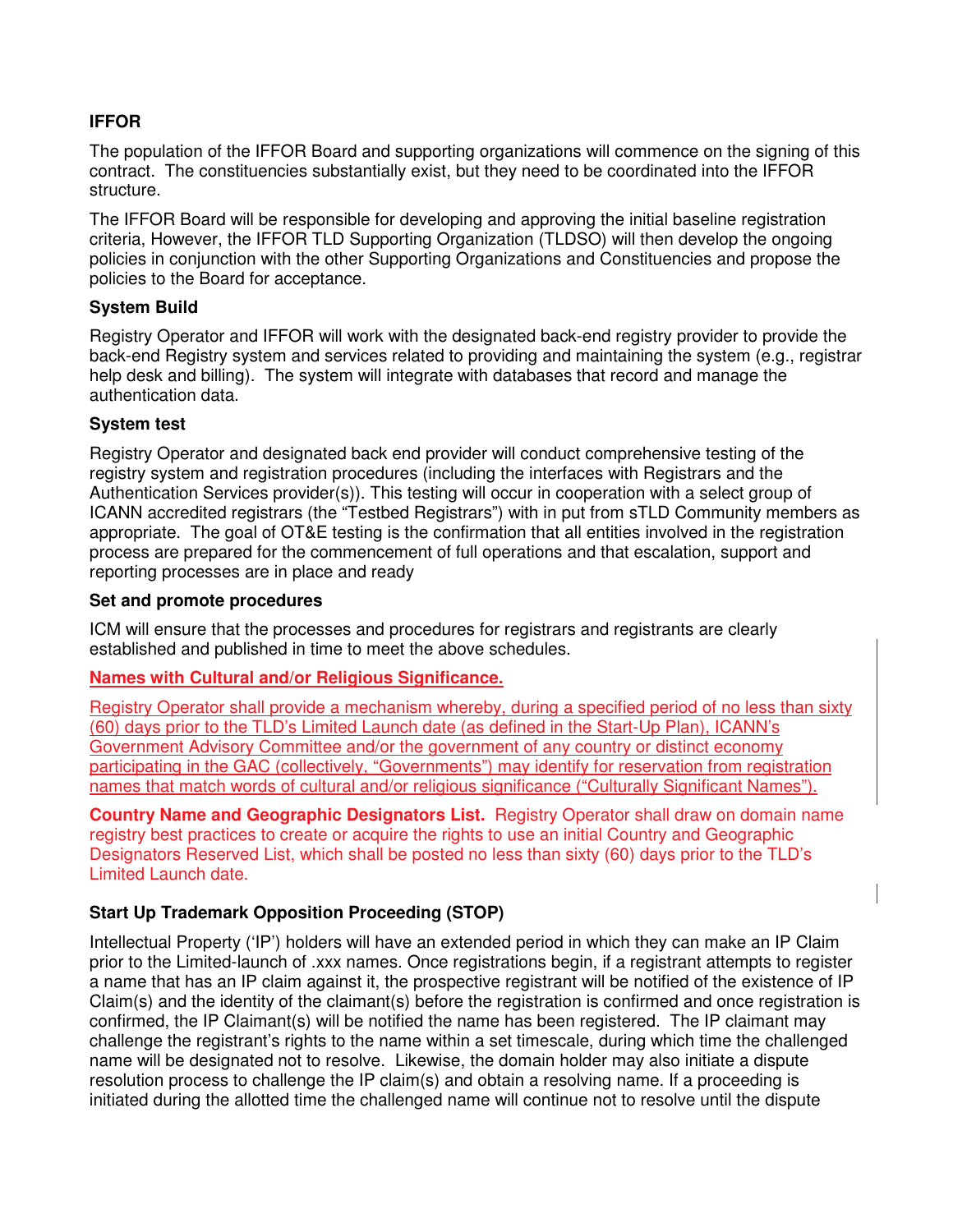resolution provider makes a decision. In order to further discourage bad faith registrations and frivolous IP claims, in the event that a proceeding is initiated, the parties will each be required to submit 50% of the dispute resolution fee in advance, pending the decision. Failure to respond by the non-initiating party would result in default judgment for the initiating party.

#### **Authentication**

All prospective registrants must be verified members of the Community before being permitted to register a name in the sTLD. The verification process will be in operation at least 60 days before Limited-Launch, and will be available thereafter on an ongoing basis. The verification process is designed to establish that a prospective registrant meets the registration criteria.

A variety of automated and manual procedures will be utilized for verification, including preauthentication by designated Authentication Providers (for example, Representative organizations), or a cross check of registration against information held by designated Authentication Providers.

#### **Limited-Launch**

Registrations will be accepted through ICANN accredited registrars only from members of the Community who have already been pre-authenticated.

#### **General Registration**

During the General Registration phase, registrations will be accepted through ICANN accredited registrars from prospective registrants who may or may not have already been authenticated as members of the Community. For those who have not been pre-authenticated, the requested domains will be placed on registry hold and will not resolve until the registrant has been successfully authenticated. In the event that a prospective registrant cannot be verified as a member of the community, the registration will not be completed and the name will be reallocated.

#### **IP Holders who didn't participate in STOP or later acquire IP rights**

When general registrations commence, Registry Operator will begin accepting applications on a first come first served basis through ICANN accredited registrars from non-members of the Community to register non-resolving names that protect their Intellectual Property Rights. There will be strict guidelines governing these "non–resolving names" and any potential future changes to their status to discourage abuse of non-resolving names for purposes of speculation**.** Non-resolving names corresponding to trade or service marks held by community members will be subject to challenge under ordinary domain dispute procedures,

#### **Products and services**

Registry Operator intends to make the products and services described in **Attachment 1** hereto available to registrants.

In accordance with the Agreement, Registry Operator may offer additional or modified Registry Services (as defined in the Agreement).

Registry Operator reserves the right to introduce mini start-up plans for new products and services similar to the above-described initial Start-up Plan. These plans will include appropriate testing periods and service validation for the interface with Registrars and registration process.

#### **Registry reserved names**

Registry Operator intends to reserve certain names, to be permanently reserved or allocated on an other-than first-come, first-served basis.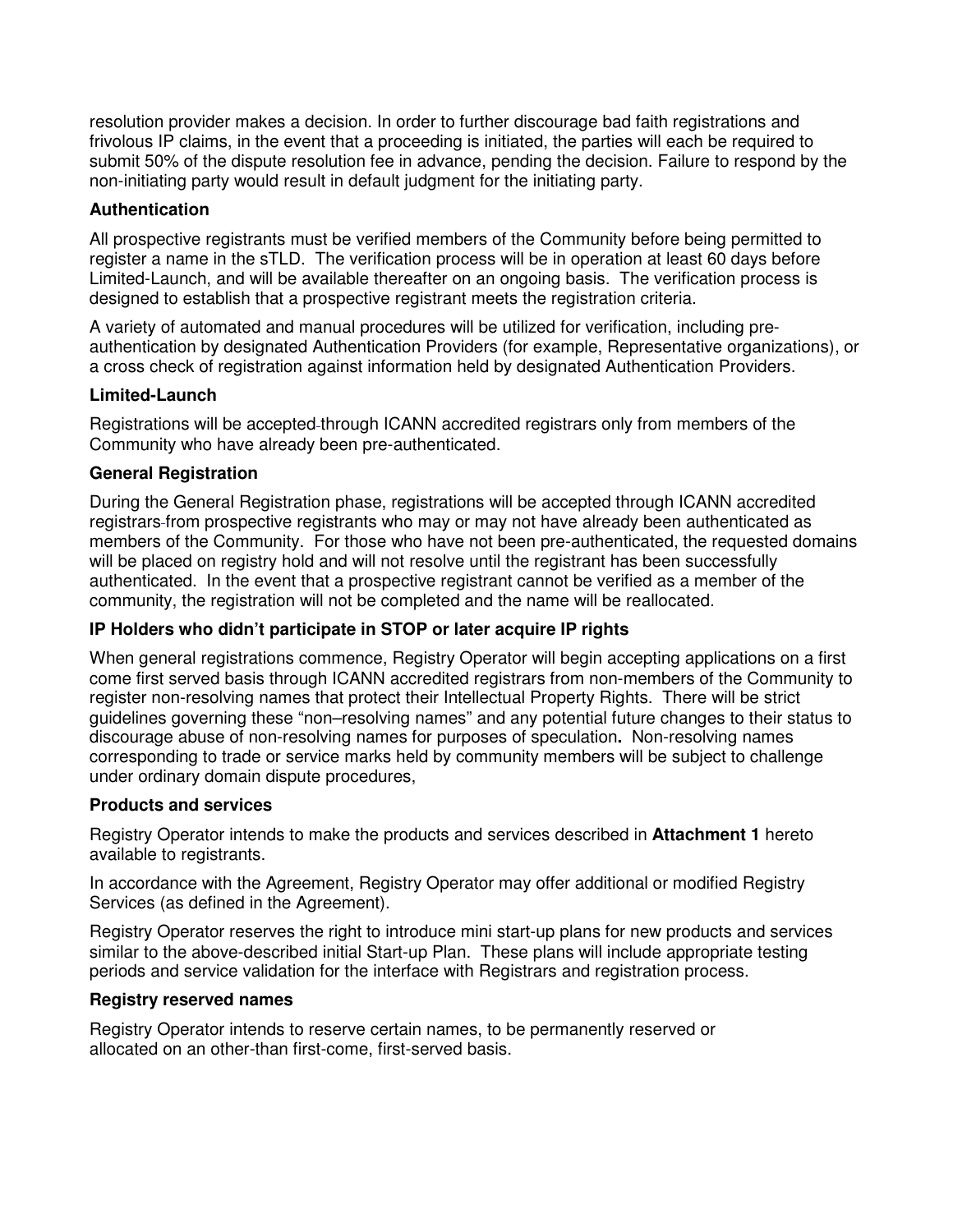## Attachment 1 (Part C)

#### **APPENDIX S**

#### **PART 7 ADDITIONAL PROVISIONS**

#### **Interpretation**

For purposes of this Agreement, and for the avoidance of doubt, Registry Operator and ICANN agree that a material failure by ICANN to comply with the provisions of Section 3.1(d) in accordance with its specific terms shall entitle Registry Operator to pursue all remedies under the Agreement otherwise available to it.

#### **TLD Differentiation**

ICANN and Registry Operator acknowledge that criteria included in the application process in which the .xxx TLD was selected, and in the previous TLD application expansion round, was that a new TLD be "clearly differentiated from existing TLDs." ICANN, when undertaking to effect the delegation of new TLDs, shall take into consideration Internet community input received, including any objections interested third parties may have under policy considerations or applicable law or otherwise, regarding the creation of new TLD strings.

#### **Change in Control Transactions**

ICANN shall have the right to review in advance any change in Control of Registry Operator resulting in the Control of Registry Operator by any party not originally a member of Registry Operator as of the date of the Registry Agreement. Registry Operator shall provide notice of any proposed transaction or series of transactions (a "Change in Control Transaction") that may have the effect of a change in Control no less than 20 calendar days in advance of such Change in Control Transaction. ICANN shall have [ ] calendar days to review such Change in Control Transaction, during which period Registry Operator shall provide additional data or information reasonably requested by ICANN. At any time within such [ ] day period, ICANN may notify Registry Operator that it is concerned that the proposed Change in Control Transaction may materially undermine (i) Registry Operator's compliance with its obligations under the Registry Agreement as amended from time to time, including, without limitation, the Charter and other appendices; or (ii) ICANN's ability to enforce such obligations, or otherwise fulfill its technical oversight and coordination obligations and responsibilities, in which case Registry Operator shall not effect the Change in Control Transaction until such concerns have been resolved. Disputes regarding the reasonableness of ICANN's disapproval shall be resolved in accordance with Article V of this Agreement.

"Control" in this clause shall mean in respect of any person or entity, (a) direct or indirect control of at least fifty percent (50%) of the voting rights eligible in the election of directors, or (b) the power directly or indirectly (i) to elect a majority of its directors or (ii) to cause the direction of its management, whether through share ownership, contract or otherwise, or (c) the direct or indirect ownership or control of all or substantially all of its assets reasonably required for the performance of the Agreement.